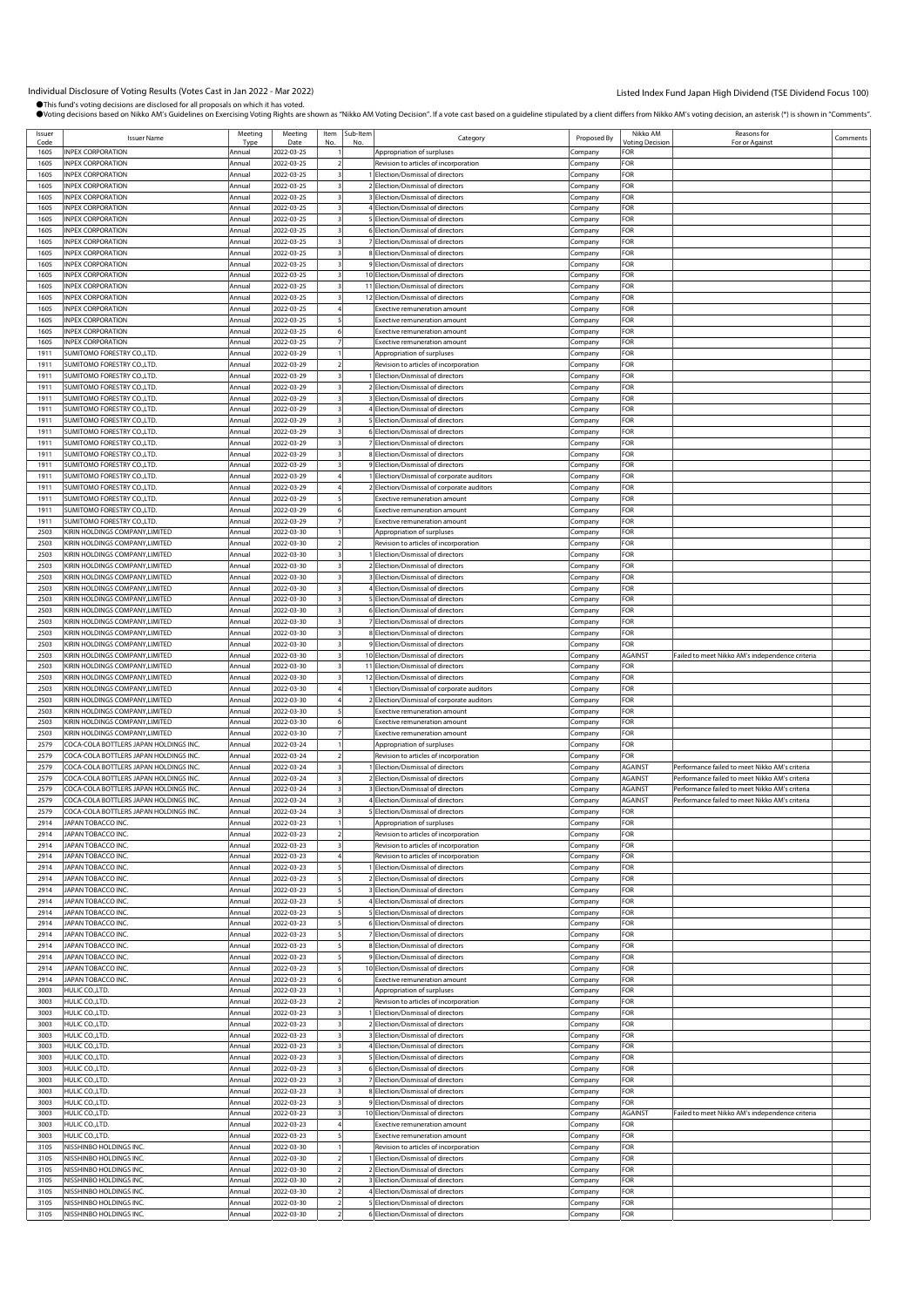| Issuer<br>Code | <b>Issuer Name</b>                        | Meeting          | Meeting<br>Date          | Item Sub-Item | Category                                                               | Proposed By | Nikko AM<br>otina Decisio | Reasons for<br>For or Against | Comments |
|----------------|-------------------------------------------|------------------|--------------------------|---------------|------------------------------------------------------------------------|-------------|---------------------------|-------------------------------|----------|
| 3105           | NISSHINBO HOLDINGS INC.                   | Annual           | 2022-03-30               |               | 7 Election/Dismissal of directors                                      | Company     | FOR                       |                               |          |
| 3105           | NISSHINBO HOLDINGS INC.                   | Annual           | 2022-03-30               |               | 8 Election/Dismissal of directors                                      | Company     | FOR                       |                               |          |
| 3105           | NISSHINBO HOLDINGS INC.                   | Annual           | 2022-03-30               |               | 9 Election/Dismissal of directors                                      | Company     | FOR                       |                               |          |
| 3105           | NISSHINBO HOLDINGS INC.                   | Annual           | 2022-03-30               |               | 10 Election/Dismissal of directors                                     | Company     | FOR                       |                               |          |
| 3105           | NISSHINBO HOLDINGS INC.                   | Annual           | 2022-03-30               |               | 11 Election/Dismissal of directors                                     | Company     | FOR                       |                               |          |
| 3105           | NISSHINBO HOLDINGS INC.                   | Annual           | 2022-03-30               |               | 12 Election/Dismissal of directors                                     | Company     | FOR                       |                               |          |
| 3105           | NISSHINBO HOLDINGS INC.                   | Annual           | 2022-03-30               |               | Election/Dismissal of corporate auditors                               | Company     | FOR                       |                               |          |
| 3405           | KURARAY CO.,LTD.                          | Annual           | 2022-03-24               |               | Appropriation of surpluses                                             | Company     | FOR                       |                               |          |
| 3405           | KURARAY CO.,LTD.                          | Annual           | 2022-03-24               |               | Revision to articles of incorporation                                  | Company     | FOR                       |                               |          |
| 3405           | KURARAY CO.,LTD.                          | Annual           | 2022-03-24               |               | 1 Election/Dismissal of directors                                      | Company     | FOR                       |                               |          |
|                |                                           |                  |                          |               | 2 Election/Dismissal of directors                                      |             | FOR                       |                               |          |
| 3405           | KURARAY CO.,LTD.                          | Annual           | 2022-03-24               |               |                                                                        | Company     |                           |                               |          |
| 3405           | KURARAY CO.,LTD.                          | Annual           | 2022-03-24               |               | 3 Election/Dismissal of directors                                      | Company     | FOR                       |                               |          |
| 3405           | KURARAY CO.,LTD.                          | Annual           | 2022-03-24               |               | 4 Election/Dismissal of directors                                      | Company     | FOR                       |                               |          |
| 3405           | KURARAY CO.,LTD.                          | Annual           | 2022-03-24               |               | 5 Election/Dismissal of directors                                      | Company     | FOR                       |                               |          |
| 3405           | KURARAY CO.,LTD.                          | Annual           | 2022-03-24               |               | 6 Election/Dismissal of directors                                      | Company     | FOR                       |                               |          |
| 3405           | KURARAY CO.,LTD.                          | Annual           | 2022-03-24               |               | 7 Election/Dismissal of directors                                      | Company     | FOR                       |                               |          |
| 3405           | KURARAY CO.,LTD.                          | Annual           | 2022-03-24               |               | 8 Election/Dismissal of directors                                      | Company     | FOR                       |                               |          |
| 3405           | KURARAY CO.,LTD.                          | Annual           | 2022-03-24               |               | 9 Election/Dismissal of directors                                      | Company     | FOR                       |                               |          |
| 3405           | KURARAY CO.,LTD.                          | Annual           | 2022-03-24               |               | 10 Election/Dismissal of directors                                     | Company     | FOR                       |                               |          |
| 3405           | KURARAY CO.,LTD.                          | Annual           | 2022-03-24               |               | 11 Election/Dismissal of directors                                     | Company     | FOR                       |                               |          |
| 3405           | KURARAY CO.,LTD.                          | Annual           | 2022-03-24               |               | Election/Dismissal of corporate auditors                               | Company     | FOR                       |                               |          |
| 4045           | TOAGOSEI CO.,LTD.                         | Annual           | 2022-03-30               |               | Appropriation of surpluses                                             | Company     | FOR                       |                               |          |
| 4045           | TOAGOSEI CO.,LTD                          | Annual           | 2022-03-30               |               | Revision to articles of incorporation                                  | Company     | FOR                       |                               |          |
| 4045           | TOAGOSEI CO.,LTD.                         | Annual           | 2022-03-30               |               | 1 Election/Dismissal of directors                                      | Company     | FOR                       |                               |          |
| 4045           | TOAGOSEI CO.,LTD.                         | Annual           | 2022-03-30               |               | 2 Election/Dismissal of directors                                      | Company     | FOR                       |                               |          |
| 4045           | TOAGOSEI CO.,LTD.                         | Annual           | 2022-03-30               |               | 3 Election/Dismissal of directors                                      | Company     | FOR                       |                               |          |
| 4045           | TOAGOSEI CO.,LTD.                         | Annual           | 2022-03-30               |               | 4 Election/Dismissal of directors                                      | Company     | FOR                       |                               |          |
| 4045           | TOAGOSEI CO.,LTD.                         | Annual           | 2022-03-30               |               | 5 Election/Dismissal of directors                                      | Company     | FOR                       |                               |          |
| 4045           | TOAGOSEI CO.,LTD.                         | Annual           | 2022-03-30               |               | 6 Election/Dismissal of directors                                      | Company     | FOR                       |                               |          |
| 4045           | TOAGOSEI CO.,LTD.                         | Annual           | 2022-03-30               |               | 7 Election/Dismissal of directors                                      | Company     | FOR                       |                               |          |
| 4045           | TOAGOSEI CO.,LTD.                         | Annual           | 2022-03-30               |               | 8 Election/Dismissal of directors                                      | Company     | FOR                       |                               |          |
| 4045           | TOAGOSEI CO.,LTD.                         |                  | 2022-03-30               |               |                                                                        |             | FOR                       |                               |          |
|                |                                           | Annual           |                          |               | 1 Election/Dismissal of directors<br>2 Election/Dismissal of directors | Company     |                           |                               |          |
| 4045<br>4045   | TOAGOSEI CO.,LTD.<br>TOAGOSEI CO.,LTD.    | Annual<br>Annual | 2022-03-30<br>2022-03-30 |               | 3 Election/Dismissal of directors                                      | Company     | FOR<br>FOR                |                               |          |
|                |                                           |                  |                          |               |                                                                        | Company     |                           |                               |          |
| 4189           | KH NEOCHEM CO.,LTD.                       | Annual           | 2022-03-24               |               | Appropriation of surpluses                                             | Company     | FOR                       |                               |          |
| 4189           | KH NEOCHEM CO.,LTD.                       | Annua            | 2022-03-24               |               | Revision to articles of incorporation                                  | Company     | FOR                       |                               |          |
| 4189           | KH NEOCHEM CO.,LTD.                       | Annual           | 2022-03-24               |               | 1 Election/Dismissal of directors                                      | Company     | FOR                       |                               |          |
| 4189           | KH NEOCHEM CO.,LTD.                       | Annua            | 2022-03-24               |               | 2 Election/Dismissal of directors                                      | Company     | FOR                       |                               |          |
| 4189           | KH NEOCHEM CO.,LTD.                       | Annual           | 2022-03-24               |               | 3 Election/Dismissal of directors                                      | Company     | FOR                       |                               |          |
| 4189           | KH NEOCHEM CO.,LTD.                       | Annual           | 2022-03-24               |               | 4 Election/Dismissal of directors                                      | Company     | FOR                       |                               |          |
| 4189           | KH NEOCHEM CO.,LTD.                       | Annual           | 2022-03-24               |               | 5 Election/Dismissal of directors                                      | Company     | FOR                       |                               |          |
| 4189           | KH NEOCHEM CO.,LTD.                       | Annual           | 2022-03-24               |               | 6 Election/Dismissal of directors                                      | Company     | FOR                       |                               |          |
| 4189           | KH NEOCHEM CO.,LTD.                       | Annua            | 2022-03-24               |               | 7 Election/Dismissal of directors                                      | Company     | FOR                       |                               |          |
| 4189           | KH NEOCHEM CO.,LTD.                       | Annual           | 2022-03-24               |               | 8 Election/Dismissal of directors                                      | Company     | FOR                       |                               |          |
| 4189           | KH NEOCHEM CO.,LTD.                       | Annual           | 2022-03-24               |               | Election/Dismissal of corporate auditors                               | Company     | FOR                       |                               |          |
| 4189           | KH NEOCHEM CO.,LTD.                       | Annual           | 2022-03-24               |               | <b>Exective remuneration amount</b>                                    | Company     | FOR                       |                               |          |
| 4189           | KH NEOCHEM CO.,LTD.                       | Annual           | 2022-03-24               |               | Exective remuneration amount                                           | Company     | FOR                       |                               |          |
| 4452           | <b>KAO CORPORATION</b>                    | Annual           | 2022-03-25               |               | Appropriation of surpluses                                             | Company     | FOR                       |                               |          |
| 4452           | <b>(AO CORPORATION</b>                    | Annual           | 2022-03-25               |               | Revision to articles of incorporation                                  | Company     | FOR                       |                               |          |
| 4452           | KAO CORPORATION                           | Annual           | 2022-03-25               |               | 1 Election/Dismissal of directors                                      | Company     | FOR                       |                               |          |
| 4452           | KAO CORPORATION                           | Annual           | 2022-03-25               |               | 2 Election/Dismissal of directors                                      | Company     | FOR                       |                               |          |
| 4452           | KAO CORPORATION                           | Annual           | 2022-03-25               |               | 3 Election/Dismissal of directors                                      | Company     | FOR                       |                               |          |
| 4452           | <b>KAO CORPORATION</b>                    | Annual           | 2022-03-25               |               | 4 Election/Dismissal of directors                                      | Company     | FOR                       |                               |          |
| 4452           | <b>(AO CORPORATION</b>                    | Annual           | 2022-03-25               |               | 5 Election/Dismissal of directors                                      | Company     | FOR                       |                               |          |
| 4452           | KAO CORPORATION                           | Annual           | 2022-03-25               |               | 6 Election/Dismissal of directors                                      | Company     | FOR                       |                               |          |
| 4452           | KAO CORPORATION                           | Annual           | 2022-03-25               |               | 7 Election/Dismissal of directors                                      | Company     | FOR                       |                               |          |
|                |                                           |                  | 2022-03-25               |               | 8 Election/Dismissal of directors                                      |             |                           |                               |          |
| 4452<br>4452   | KAO CORPORATION<br><b>KAO CORPORATION</b> | Annua            |                          |               |                                                                        | Company     | FOR<br>FOR                |                               |          |
|                |                                           | Annua            | 2022-03-25               |               | 9 Election/Dismissal of directors                                      | Company     |                           |                               |          |
| 4452           | <b>(AO CORPORATION</b>                    | Annual           | 2022-03-25               |               | Election/Dismissal of corporate auditors                               | Company     | FOR                       |                               |          |
| 4578           | OTSUKA HOLDINGS CO.,LTD                   | Annual           | 2022-03-30               |               | Revision to articles of incorporation                                  | Company     | FOR                       |                               |          |
| 4578           | OTSUKA HOLDINGS CO., LTD.                 | Annual           | 2022-03-30               |               | 1 Election/Dismissal of directors                                      | Company     | FOR                       |                               |          |
| 4578           | OTSUKA HOLDINGS CO., LTD.                 | Annual           | 2022-03-30               |               | 2 Election/Dismissal of directors                                      | Company     | FOR                       |                               |          |
| 4578           | OTSUKA HOLDINGS CO., LTD.                 | Annual           | 2022-03-30               |               | 3 Election/Dismissal of directors                                      | Company     | FOR                       |                               |          |
| 4578           | OTSUKA HOLDINGS CO., LTD.                 | Annual           | 2022-03-30               |               | 4 Election/Dismissal of directors                                      | Company     | FOR                       |                               |          |
| 4578           | OTSUKA HOLDINGS CO., LTD.                 | Annual           | 2022-03-30               |               | 5 Election/Dismissal of directors                                      | Company     | FOR                       |                               |          |
| 4578           | OTSUKA HOLDINGS CO., LTD.                 | Annual           | 2022-03-30               |               | 7 Election/Dismissal of directors                                      | Company     | FOR                       |                               |          |
| 4578           | OTSUKA HOLDINGS CO.,LTD                   | Annual           | 2022-03-30               |               | 8 Election/Dismissal of directors                                      | Company     | FOR                       |                               |          |
| 4578           | OTSUKA HOLDINGS CO., LTD.                 | Annual           | 2022-03-30               |               | 9 Election/Dismissal of directors                                      | Company     | FOR                       |                               |          |
| 4578           | OTSUKA HOLDINGS CO., LTD.                 | Annual           | 2022-03-30               |               | 10 Election/Dismissal of directors                                     | Company     | FOR                       |                               |          |
| 4578           | OTSUKA HOLDINGS CO., LTD.                 | Annual           | 2022-03-30               |               | 11 Election/Dismissal of directors                                     | Company     | FOR                       |                               |          |
| 4578           | OTSUKA HOLDINGS CO., LTD.                 | Annual           | 2022-03-30               |               | 12 Election/Dismissal of directors                                     | Company     | FOR                       |                               |          |
| 4578           | OTSUKA HOLDINGS CO.,LTD                   | Annual           | 2022-03-30               |               | 13 Election/Dismissal of directors                                     | Company     | FOR                       |                               |          |
| 4578           | OTSUKA HOLDINGS CO., LTD.                 | Annual           | 2022-03-30               |               | 14 Election/Dismissal of directors                                     | Company     | FOR                       |                               |          |
| 4578           | OTSUKA HOLDINGS CO., LTD.                 | Annual           | 2022-03-30               |               | 1 Election/Dismissal of corporate auditors                             | Company     | FOR                       |                               |          |
| 4578           | OTSUKA HOLDINGS CO.,LTD                   | Annual           | 2022-03-30               |               | 2 Election/Dismissal of corporate auditors                             | Company     | FOR                       |                               |          |
| 4578           | OTSUKA HOLDINGS CO., LTD.                 | Annual           | 2022-03-30               |               | 3 Election/Dismissal of corporate auditors                             | Company     | FOR                       |                               |          |
| 4578           | OTSUKA HOLDINGS CO., LTD.                 | Annual           | 2022-03-30               |               | 4 Election/Dismissal of corporate auditors                             | Company     | FOR                       |                               |          |
| 4631           | DIC CORPORATION                           | Annual           | 2022-03-29               |               | Appropriation of surpluses                                             | Company     | FOR                       |                               |          |
| 4631           | DIC CORPORATION                           | Annual           | 2022-03-29               |               | Revision to articles of incorporation                                  | Company     | FOR                       |                               |          |
| 4631           | DIC CORPORATION                           | Annual           | 2022-03-29               |               | 1 Election/Dismissal of directors                                      | Company     | FOR                       |                               |          |
| 4631           | DIC CORPORATION                           | Annual           | 2022-03-29               |               | 2 Election/Dismissal of directors                                      | Company     | FOR                       |                               |          |
| 4631           | DIC CORPORATION                           | Annual           | 2022-03-29               |               | 3 Election/Dismissal of directors                                      |             | FOR                       |                               |          |
|                |                                           |                  |                          |               |                                                                        | Company     |                           |                               |          |
| 4631           | DIC CORPORATION                           | Annual           | 2022-03-29               |               | 4 Election/Dismissal of directors                                      | Company     | FOR                       |                               |          |
| 4631           | DIC CORPORATION                           | Annual           | 2022-03-29               |               | 5 Election/Dismissal of directors                                      | Company     | FOR                       |                               |          |
| 4631           | DIC CORPORATION                           | Annual           | 2022-03-29               |               | 6 Election/Dismissal of directors                                      | Company     | FOR                       |                               |          |
| 4631           | DIC CORPORATION                           | Annual           | 2022-03-29               |               | 7 Election/Dismissal of directors                                      | Company     | FOR                       |                               |          |
| 4631           | DIC CORPORATION                           | Annual           | 2022-03-29               |               | 8 Election/Dismissal of directors                                      | Company     | FOR                       |                               |          |
| 4631           | DIC CORPORATION                           | Annual           | 2022-03-29               |               | 9 Election/Dismissal of directors                                      | Company     | FOR                       |                               |          |
| 4631           | DIC CORPORATION                           | Annual           | 2022-03-29               |               | Election/Dismissal of corporate auditors                               | Company     | FOR                       |                               |          |
| 4633           | SAKATA INX CORPORATION                    | Annual           | 2022-03-29               |               | Appropriation of surpluses                                             | Company     | FOR                       |                               |          |
| 4633           | SAKATA INX CORPORATION                    | Annual           | 2022-03-29               |               | Revision to articles of incorporation                                  | Company     | FOR                       |                               |          |
| 4633           | SAKATA INX CORPORATION                    | Annual           | 2022-03-29               |               | 1 Election/Dismissal of directors                                      | Company     | FOR                       |                               |          |
| 4633           | SAKATA INX CORPORATION                    | Annual           | 2022-03-29               |               | 2 Election/Dismissal of directors                                      | Company     | FOR                       |                               |          |
| 4633           | SAKATA INX CORPORATION                    | Annual           | 2022-03-29               |               | 3 Election/Dismissal of directors                                      | Company     | FOR                       |                               |          |
| 4633           | SAKATA INX CORPORATION                    | Annual           | 2022-03-29               |               | 4 Election/Dismissal of directors                                      | Company     | FOR                       |                               |          |
| 4633           | SAKATA INX CORPORATION                    | Annual           | 2022-03-29               |               | 5 Election/Dismissal of directors                                      | Company     | FOR                       |                               |          |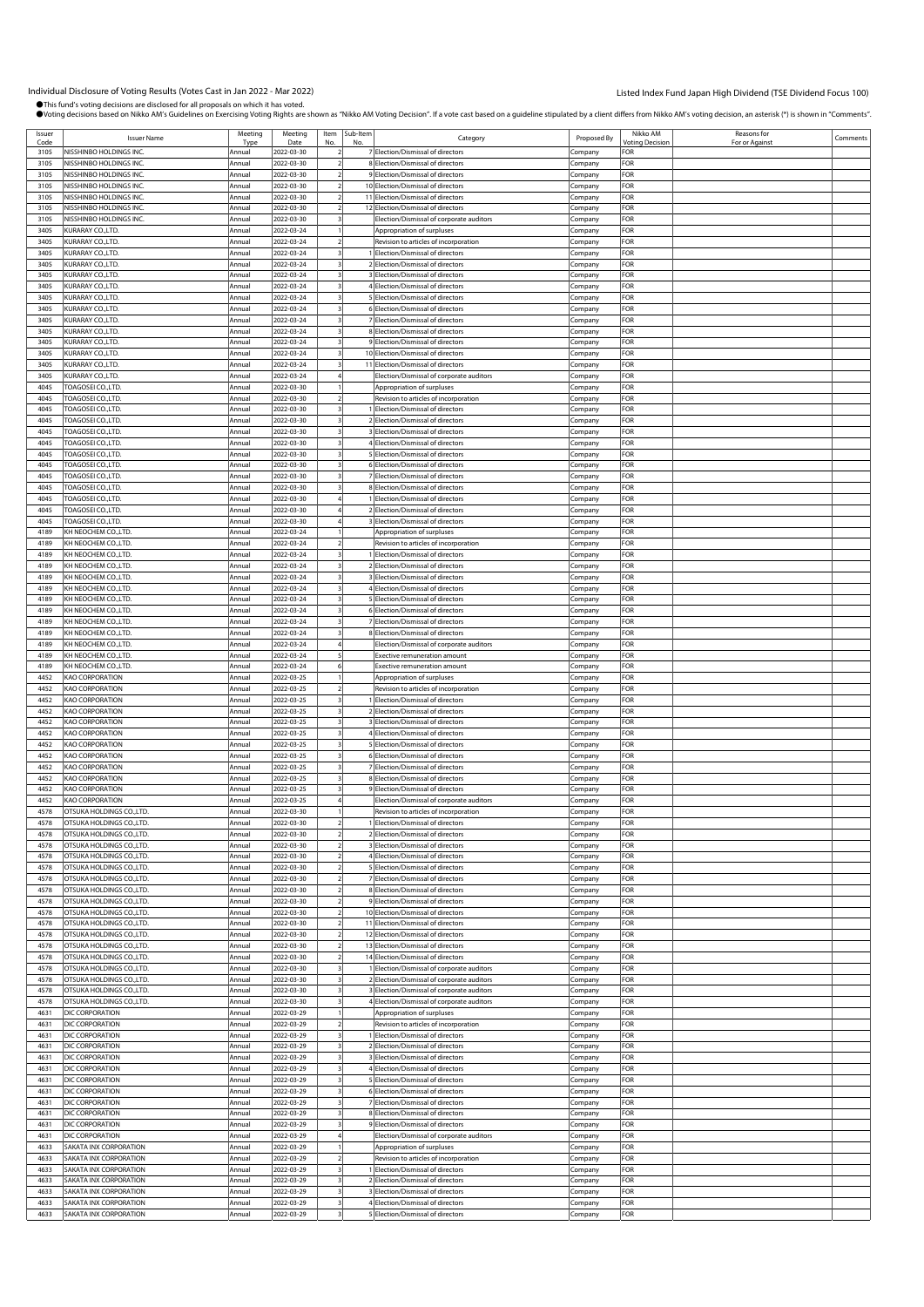| Issuer | <b>Issuer Name</b>                   | Meeting | Meeting    |     | Item Sub-Item | Category                                                   | Proposed By | Nikko AM               | Reasons for                                          | Comments |
|--------|--------------------------------------|---------|------------|-----|---------------|------------------------------------------------------------|-------------|------------------------|------------------------------------------------------|----------|
| Code   |                                      | Type    | Date       | No. | No            |                                                            |             | <b>Voting Decision</b> | For or Against                                       |          |
| 4633   | SAKATA INX CORPORATION               | Annual  | 2022-03-29 |     |               | 6 Election/Dismissal of directors                          | Company     | FOR                    |                                                      |          |
| 4633   | SAKATA INX CORPORATION               | Annual  | 2022-03-29 |     |               | 7 Election/Dismissal of directors                          | Company     | FOR                    |                                                      |          |
| 4633   | SAKATA INX CORPORATION               | Annual  | 2022-03-29 |     |               | 8 Election/Dismissal of directors                          |             | FOR                    |                                                      |          |
|        |                                      |         |            |     |               |                                                            | Company     |                        |                                                      |          |
| 4633   | SAKATA INX CORPORATION               | Annual  | 2022-03-29 |     |               | 1 Election/Dismissal of corporate auditors                 | Company     | FOR                    |                                                      |          |
| 4633   | SAKATA INX CORPORATION               | Annual  | 2022-03-29 |     |               | 2 Election/Dismissal of corporate auditors                 | .ompany     | FOR                    |                                                      |          |
| 4633   | <b>SAKATA INX CORPORATION</b>        | Annual  | 2022-03-29 |     |               | Election/Dismissal of corporate auditors                   | Company     | FOR                    |                                                      |          |
|        |                                      |         |            |     |               |                                                            |             |                        |                                                      |          |
| 4634   | TOYO INK SC HOLDINGS CO.,LTD         | Annual  | 2022-03-23 |     |               | Appropriation of surpluses                                 | Company     | FOR                    |                                                      |          |
| 4634   | TOYO INK SC HOLDINGS CO., LTD.       | Annual  | 2022-03-23 |     |               | Revision to articles of incorporation                      | Company     | FOR                    |                                                      |          |
| 4634   | TOYO INK SC HOLDINGS CO.,LTD.        | Annual  | 2022-03-23 |     |               | 1 Election/Dismissal of directors                          | Company     | FOR                    |                                                      |          |
| 4634   | TOYO INK SC HOLDINGS CO., LTD.       | Annual  | 2022-03-23 |     |               | 2 Election/Dismissal of directors                          | ompany.     | FOR                    |                                                      |          |
|        |                                      |         |            |     |               |                                                            |             |                        |                                                      |          |
| 4634   | TOYO INK SC HOLDINGS CO.,LTD.        | Annual  | 2022-03-23 |     |               | 3 Election/Dismissal of directors                          | Company     | FOR                    |                                                      |          |
| 4634   | TOYO INK SC HOLDINGS CO., LTD        | Annual  | 2022-03-23 |     |               | 4 Election/Dismissal of directors                          | Company     | FOR                    |                                                      |          |
| 4634   | TOYO INK SC HOLDINGS CO., LTD.       | Annual  | 2022-03-23 |     |               | 5 Election/Dismissal of directors                          | Company     | AGAINST                | Failed to meet Nikko AM's independence criteria      |          |
|        |                                      |         |            |     |               |                                                            |             |                        |                                                      |          |
| 4634   | TOYO INK SC HOLDINGS CO.,LTD.        | Annual  | 2022-03-23 |     |               | 6 Election/Dismissal of directors                          | Company     | FOR                    |                                                      |          |
| 4634   | TOYO INK SC HOLDINGS CO., LTD.       | Annual  | 2022-03-23 |     |               | 7 Election/Dismissal of directors                          | ompany.     | FOR                    |                                                      |          |
| 4634   | TOYO INK SC HOLDINGS CO.,LTD.        | Annual  | 2022-03-23 |     |               | Election/Dismissal of directors                            | Company     | FOR                    |                                                      |          |
| 4634   | TOYO INK SC HOLDINGS CO., LTD        | Annual  | 2022-03-23 |     |               | 2 Election/Dismissal of directors                          |             | FOR                    |                                                      |          |
|        |                                      |         |            |     |               |                                                            | Company     |                        |                                                      |          |
| 4634   | TOYO INK SC HOLDINGS CO., LTD.       | Annual  | 2022-03-23 |     |               | 3 Election/Dismissal of directors                          | Company     | FOR                    |                                                      |          |
| 4634   | TOYO INK SC HOLDINGS CO.,LTD.        | Annual  | 2022-03-23 |     |               | 4 Election/Dismissal of directors                          | Company     | FOR                    |                                                      |          |
| 4634   | TOYO INK SC HOLDINGS CO., LTD.       | Annual  | 2022-03-23 |     |               | xective remuneration amount                                | .ompany     | FOR                    |                                                      |          |
| 4634   | TOYO INK SC HOLDINGS CO., LTD.       | Annual  | 2022-03-23 |     |               | Exective remuneration amount                               | Company     | FOR                    |                                                      |          |
|        |                                      |         |            |     |               |                                                            |             |                        |                                                      |          |
| 4634   | TOYO INK SC HOLDINGS CO.,LTD         | Annual  | 2022-03-23 |     |               | <b>Exective remuneration amount</b>                        | Company     | FOR                    |                                                      |          |
| 4641   | ALTECH CORPORATION                   | Annual  | 2022-03-24 |     |               | Appropriation of surpluses                                 | Company     | FOR                    |                                                      |          |
| 4641   | ALTECH CORPORATION                   | Annual  | 2022-03-24 |     |               | Revision to articles of incorporation                      | Company     | FOR                    |                                                      |          |
|        |                                      |         |            |     |               |                                                            |             |                        |                                                      |          |
| 4641   | ALTECH CORPORATION                   | Annual  | 2022-03-24 |     |               | Election/Dismissal of directors                            | .ompany     | FOR                    |                                                      |          |
| 4641   | ALTECH CORPORATION                   | Annual  | 2022-03-24 |     |               | 2 Election/Dismissal of directors                          | Company     | FOR                    |                                                      |          |
| 4641   | ALTECH CORPORATION                   | Annual  | 2022-03-24 |     |               | 3 Election/Dismissal of directors                          | Company     | FOR                    |                                                      |          |
| 4641   | ALTECH CORPORATION                   | Annual  | 2022-03-24 |     |               | 4 Election/Dismissal of directors                          | Company     | FOR                    |                                                      |          |
|        |                                      |         |            |     |               |                                                            |             |                        |                                                      |          |
| 4641   | ALTECH CORPORATION                   | Annual  | 2022-03-24 |     |               | 5 Election/Dismissal of directors                          | Company     | FOR                    |                                                      |          |
| 4641   | ALTECH CORPORATION                   | Annual  | 2022-03-24 |     |               | 6 Election/Dismissal of directors                          | ompany.     | FOR                    |                                                      |          |
| 4641   | ALTECH CORPORATION                   | Annual  | 2022-03-24 |     |               | 7 Election/Dismissal of directors                          | Company     | FOR                    |                                                      |          |
|        |                                      |         |            |     |               |                                                            |             | FOR                    |                                                      |          |
| 4641   | ALTECH CORPORATION                   | Annual  | 2022-03-24 |     |               | Election/Dismissal of corporate auditors                   | Company     |                        |                                                      |          |
| 4641   | ALTECH CORPORATION                   | Annual  | 2022-03-24 |     |               | Introduction/Renewal/Abolishment of anti-takeover measures | Company     | AGAINST                | Unable to recognize it as initiative to help enhance |          |
|        |                                      |         |            |     |               |                                                            |             |                        | hareholder value                                     |          |
| 4704   | TREND MICRO INCORPORATED             | Annual  | 2022-03-29 |     |               | Appropriation of surpluses                                 | Company     | FOR                    |                                                      |          |
| 4704   | TREND MICRO INCORPORATED             | Annual  | 2022-03-29 |     |               | 1 Election/Dismissal of directors                          | Company     | FOR                    |                                                      |          |
| 4704   | TREND MICRO INCORPORATED             | Annual  | 2022-03-29 |     |               | 2 Election/Dismissal of directors                          |             | FOR                    |                                                      |          |
|        |                                      |         |            |     |               |                                                            | Company     |                        |                                                      |          |
| 4704   | TREND MICRO INCORPORATED             | Annual  | 2022-03-29 |     |               | 3 Election/Dismissal of directors                          | Company     | FOR                    |                                                      |          |
| 4704   | TREND MICRO INCORPORATED             | Annual  | 2022-03-29 |     |               | 4 Election/Dismissal of directors                          | Company     | FOR                    |                                                      |          |
| 4704   | TREND MICRO INCORPORATED             | Annual  | 2022-03-29 |     |               | 5 Election/Dismissal of directors                          | Company     | FOR                    |                                                      |          |
|        |                                      |         |            |     |               |                                                            |             |                        |                                                      |          |
| 4704   | TREND MICRO INCORPORATED             | Annual  | 2022-03-29 |     |               | 6 Election/Dismissal of directors                          | Company     | FOR                    |                                                      |          |
| 4704   | TREND MICRO INCORPORATED             | Annual  | 2022-03-29 |     |               | Revision to articles of incorporation                      | Company     | FOR                    |                                                      |          |
| 4704   | TREND MICRO INCORPORATED             | Annual  | 2022-03-29 |     |               | Revision to articles of incorporation                      | Company     | FOR                    |                                                      |          |
|        |                                      |         |            |     |               |                                                            |             |                        |                                                      |          |
| 4704   | TREND MICRO INCORPORATED             | Annual  | 2022-03-29 |     |               | Exective remuneration amount                               | Company     | FOR                    |                                                      |          |
| 4722   | <b>FUTURE CORPORATION</b>            | Annual  | 2022-03-23 |     |               | Appropriation of surpluses                                 | Company     | FOR                    |                                                      |          |
| 4722   | <b>FUTURE CORPORATION</b>            | Annual  | 2022-03-23 |     |               | Revision to articles of incorporation                      | Company     | FOR                    |                                                      |          |
| 4722   | FUTURE CORPORATION                   | Annual  | 2022-03-23 |     |               | 1 Election/Dismissal of directors                          |             | FOR                    |                                                      |          |
|        |                                      |         |            |     |               |                                                            | Company     |                        |                                                      |          |
| 4722   | FUTURE CORPORATION                   | Annual  | 2022-03-23 |     |               | 2 Election/Dismissal of directors                          | Company     | FOR                    |                                                      |          |
| 4722   | <b>FUTURE CORPORATION</b>            | Annual  | 2022-03-23 |     |               | 3 Election/Dismissal of directors                          | Company     | FOR                    |                                                      |          |
| 4722   | <b>FUTURE CORPORATION</b>            | Annual  | 2022-03-23 |     |               | 4 Election/Dismissal of directors                          | Company     | FOR                    |                                                      |          |
|        |                                      |         |            |     |               |                                                            |             |                        |                                                      |          |
| 4722   | <b>FUTURE CORPORATION</b>            | Annual  | 2022-03-23 |     |               | 5 Election/Dismissal of directors                          | Company     | FOR                    |                                                      |          |
| 4722   | FUTURE CORPORATION                   | Annual  | 2022-03-23 |     |               | 6 Election/Dismissal of directors                          | Company     | FOR                    |                                                      |          |
| 4722   | FUTURE CORPORATION                   | Annual  | 2022-03-23 |     |               | Election/Dismissal of directors                            | Company     | FOR                    |                                                      |          |
|        |                                      |         |            |     |               |                                                            |             |                        |                                                      |          |
| 4722   | <b>FUTURE CORPORATION</b>            | Annual  | 2022-03-23 |     |               | Election/Dismissal of directors                            | Company     | FOR                    |                                                      |          |
| 4722   | <b>FUTURE CORPORATION</b>            | Annual  | 2022-03-23 |     |               | 3 Election/Dismissal of directors                          | Company     | FOR                    |                                                      |          |
| 5101   | THE YOKOHAMA RUBBER COMPANY,LIMITED  | Annual  | 2022-03-30 |     |               | Appropriation of surpluses                                 | Company     | FOR                    |                                                      |          |
| 5101   | THE YOKOHAMA RUBBER COMPANY.LIMITED  | Annual  | 2022-03-30 |     |               | Revision to articles of incorporation                      |             | FOR                    |                                                      |          |
|        |                                      |         |            |     |               |                                                            | Company     |                        |                                                      |          |
| 5101   | THE YOKOHAMA RUBBER COMPANY,LIMITED  | Annual  | 2022-03-30 |     |               | Election/Dismissal of directors                            | Company     | FOR                    |                                                      |          |
| 5101   | THE YOKOHAMA RUBBER COMPANY,LIMITED  | Annual  | 2022-03-30 |     |               | Election/Dismissal of directors                            | .cmpany     | FOR                    |                                                      |          |
| 5101   | THE YOKOHAMA RUBBER COMPANY, LIMITED | Annual  | 2022-03-30 |     |               | 3 Election/Dismissal of directors                          | Company     | FOR                    |                                                      |          |
|        |                                      |         |            |     |               |                                                            |             | FOR                    |                                                      |          |
| 5101   | THE YOKOHAMA RUBBER COMPANY, LIMITED | Annual  | 2022-03-30 |     |               | 4 Election/Dismissal of directors                          | Company     |                        |                                                      |          |
| 5101   | THE YOKOHAMA RUBBER COMPANY, LIMITED | Annua   | 2022-03-30 |     |               | 5 Election/Dismissal of directors                          | Company     | FOR                    |                                                      |          |
| 5101   | THE YOKOHAMA RUBBER COMPANY, LIMITED | Annual  | 2022-03-30 |     |               | 6 Election/Dismissal of directors                          | Company     | FOR                    |                                                      |          |
| 5101   | THE YOKOHAMA RUBBER COMPANY, LIMITED | Annual  | 2022-03-30 |     |               | 7 Election/Dismissal of directors                          | Company     | FOR                    |                                                      |          |
|        |                                      |         |            |     |               |                                                            |             | FOR                    |                                                      |          |
| 5101   | THE YOKOHAMA RUBBER COMPANY, LIMITED | Annual  | 2022-03-30 |     |               | 8 Election/Dismissal of directors                          | Company     |                        |                                                      |          |
| 5101   | THE YOKOHAMA RUBBER COMPANY, LIMITED | Annual  | 2022-03-30 |     |               | 9 Election/Dismissal of directors                          | Company     | FOR                    |                                                      |          |
| 5101   | THE YOKOHAMA RUBBER COMPANY, LIMITED | Annual  | 2022-03-30 |     |               | 10 Election/Dismissal of directors                         | Company     | FOR                    |                                                      |          |
| 5101   | THE YOKOHAMA RUBBER COMPANY,LIMITED  | Annual  | 2022-03-30 |     |               | 11 Election/Dismissal of directors                         | Company     | FOR                    |                                                      |          |
|        | THE YOKOHAMA RUBBER COMPANY, LIMITED |         |            |     |               |                                                            |             | FOR                    |                                                      |          |
| 5101   |                                      | Annual  | 2022-03-30 |     |               | Election/Dismissal of corporate auditors                   | Company     |                        |                                                      |          |
| 5108   | <b>BRIDGESTONE CORPORATION</b>       | Annual  | 2022-03-23 |     |               | Appropriation of surpluses                                 | Company     | FOR                    |                                                      |          |
| 5108   | <b>BRIDGESTONE CORPORATION</b>       | Annual  | 2022-03-23 |     |               | Revision to articles of incorporation                      | Company     | FOR                    |                                                      |          |
| 5108   | BRIDGESTONE CORPORATION              | Annual  | 2022-03-23 |     |               | 1 Election/Dismissal of directors                          | Company     | FOR                    |                                                      |          |
|        |                                      |         |            |     |               |                                                            |             |                        |                                                      |          |
| 5108   | BRIDGESTONE CORPORATION              | Annual  | 2022-03-23 |     |               | 2 Election/Dismissal of directors                          | Company     | FOR                    |                                                      |          |
| 5108   | <b>BRIDGESTONE CORPORATION</b>       | Annual  | 2022-03-23 |     |               | 3 Election/Dismissal of directors                          | Company     | FOR                    |                                                      |          |
| 5108   | BRIDGESTONE CORPORATION              | Annual  | 2022-03-23 |     |               | 4 Election/Dismissal of directors                          | .ompany     | FOR                    |                                                      |          |
| 5108   | <b>BRIDGESTONE CORPORATION</b>       | Annual  | 2022-03-23 |     |               | 5 Election/Dismissal of directors                          |             | FOR                    |                                                      |          |
|        |                                      |         |            |     |               |                                                            | Company     |                        |                                                      |          |
| 5108   | BRIDGESTONE CORPORATION              | Annual  | 2022-03-23 |     |               | 6 Election/Dismissal of directors                          | Company     | FOR                    |                                                      |          |
| 5108   | BRIDGESTONE CORPORATION              | Annual  | 2022-03-23 |     |               | 7 Election/Dismissal of directors                          | Company     | FOR                    |                                                      |          |
| 5108   | BRIDGESTONE CORPORATION              | Annual  | 2022-03-23 |     |               | 8 Election/Dismissal of directors                          | Company     | FOR                    |                                                      |          |
|        |                                      |         |            |     |               |                                                            |             |                        |                                                      |          |
| 5108   | <b>BRIDGESTONE CORPORATION</b>       | Annual  | 2022-03-23 |     |               | 9 Election/Dismissal of directors                          | .ompany     | FOR                    |                                                      |          |
| 5108   | <b>BRIDGESTONE CORPORATION</b>       | Annual  | 2022-03-23 |     |               | 10 Election/Dismissal of directors                         | Company     | FOR                    |                                                      |          |
| 5108   | BRIDGESTONE CORPORATION              | Annual  | 2022-03-23 |     |               | 11 Election/Dismissal of directors                         | Company     | FOR                    |                                                      |          |
| 5108   | <b>BRIDGESTONE CORPORATION</b>       | Annual  | 2022-03-23 |     |               | 12 Election/Dismissal of directors                         |             | FOR                    |                                                      |          |
|        |                                      |         |            |     |               |                                                            | Company     |                        |                                                      |          |
| 5110   | SUMITOMO RUBBER INDUSTRIES,LTD.      | Annual  | 2022-03-24 |     |               | Appropriation of surpluses                                 | Company     | FOR                    |                                                      |          |
| 5110   | SUMITOMO RUBBER INDUSTRIES,LTD       | Annual  | 2022-03-24 |     |               | Revision to articles of incorporation                      | Company     | FOR                    |                                                      |          |
| 5110   | SUMITOMO RUBBER INDUSTRIES, LTD.     | Annual  | 2022-03-24 |     |               | Election/Dismissal of directors                            | Company     | FOR                    |                                                      |          |
|        |                                      |         |            |     |               |                                                            |             |                        |                                                      |          |
| 5110   | SUMITOMO RUBBER INDUSTRIES,LTD.      | Annual  | 2022-03-24 |     |               | 2 Election/Dismissal of directors                          | Company     | FOR                    |                                                      |          |
| 5110   | SUMITOMO RUBBER INDUSTRIES,LTD.      | Annual  | 2022-03-24 |     |               | 3 Election/Dismissal of directors                          | Company     | FOR                    |                                                      |          |
| 5110   | SUMITOMO RUBBER INDUSTRIES,LTD.      | Annual  | 2022-03-24 |     |               | 4 Election/Dismissal of directors                          | Company     | FOR                    |                                                      |          |
|        |                                      |         |            |     |               |                                                            |             |                        |                                                      |          |
| 5110   | SUMITOMO RUBBER INDUSTRIES,LTD       | Annual  | 2022-03-24 |     |               | 5 Election/Dismissal of directors                          | Company     | FOR                    |                                                      |          |
| 5110   | SUMITOMO RUBBER INDUSTRIES, LTD.     | Annual  | 2022-03-24 |     |               | 6 Election/Dismissal of directors                          | Company     | FOR                    |                                                      |          |
| 5110   | SUMITOMO RUBBER INDUSTRIES,LTD.      | Annual  | 2022-03-24 |     |               | 7 Election/Dismissal of directors                          | Company     | FOR                    |                                                      |          |
| 5110   | SUMITOMO RUBBER INDUSTRIES,LTD.      | Annual  | 2022-03-24 |     |               | 8 Election/Dismissal of directors                          | Company     | FOR                    |                                                      |          |
|        |                                      |         |            |     |               |                                                            |             |                        |                                                      |          |
| 5110   | SUMITOMO RUBBER INDUSTRIES,LTD.      | Annual  | 2022-03-24 |     |               | 9 Election/Dismissal of directors                          | Company     | FOR                    |                                                      |          |
| 5110   | SUMITOMO RUBBER INDUSTRIES,LTD       | Annual  | 2022-03-24 |     |               | 10 Election/Dismissal of directors                         | Company     | AGAINST                | Failed to meet Nikko AM's independence criteria      |          |
| 5110   | SUMITOMO RUBBER INDUSTRIES,LTD       | Annual  | 2022-03-24 | 3   |               | 11 Election/Dismissal of directors                         | Company     | FOR                    |                                                      |          |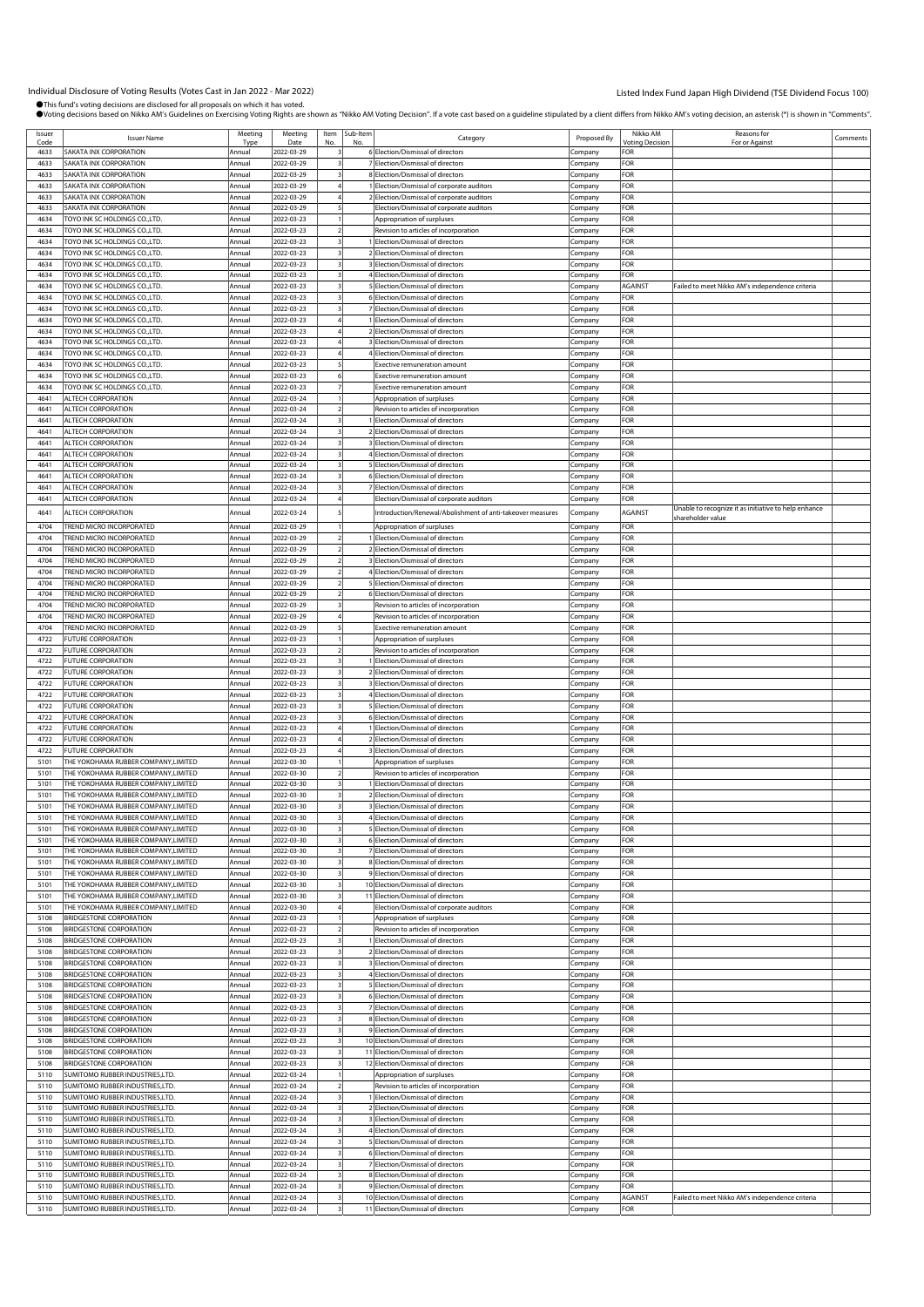| Issuer       |                                                                    | Meeting          | Meeting                  |     | Item Sub-Item |                                                                            |                    | Nikko AM               | Reasons for                                          |          |
|--------------|--------------------------------------------------------------------|------------------|--------------------------|-----|---------------|----------------------------------------------------------------------------|--------------------|------------------------|------------------------------------------------------|----------|
| Code         | <b>Issuer Name</b>                                                 | Type             | Date                     | No. | No            | Category                                                                   | Proposed By        | <b>Voting Decision</b> | For or Agains                                        | Comments |
| 5110         | <b>SUMITOMO RUBBER INDUSTRIES,LTD.</b>                             | Annual           | 2022-03-24               |     |               | 1 Election/Dismissal of corporate auditors                                 | Company            | FOR                    |                                                      |          |
| 5110         | SUMITOMO RUBBER INDUSTRIES,LTD                                     | Annua            | 2022-03-24               |     |               | 2 Election/Dismissal of corporate auditors                                 | Company            | FOR                    |                                                      |          |
| 5110         | <b>SUMITOMO RUBBER INDUSTRIES,LTD.</b><br>AGC INC                  | Annual           | 2022-03-24               |     |               | <b>Exective remuneration amount</b>                                        | Company            | FOR                    |                                                      |          |
| 5201<br>5201 | AGC INC.                                                           | Annual<br>Annual | 2022-03-30<br>2022-03-30 |     |               | Appropriation of surpluses<br>Revision to articles of incorporation        | Company<br>Company | FOR<br>FOR             |                                                      |          |
| 5201         | AGC INC.                                                           | Annual           | 2022-03-30               |     |               | 1 Election/Dismissal of directors                                          | Company            | FOR                    |                                                      |          |
| 5201         | AGC INC.                                                           | Annual           | 2022-03-30               |     |               | 2 Election/Dismissal of directors                                          | Company            | FOR                    |                                                      |          |
| 5201         | AGC INC.                                                           | Annual           | 2022-03-30               |     |               | 3 Election/Dismissal of directors                                          | Company            | FOR                    |                                                      |          |
| 5201         | AGC INC.                                                           | Annual           | 2022-03-30               |     |               | 4 Election/Dismissal of directors                                          | Company            | FOR                    |                                                      |          |
| 5201         | AGC INC.                                                           | Annual           | 2022-03-30               |     |               | 5 Election/Dismissal of directors                                          | Company            | FOR                    |                                                      |          |
| 5201         | AGC INC.                                                           | Annual           | 2022-03-30               |     |               | 6 Election/Dismissal of directors                                          | Company            | FOR                    |                                                      |          |
| 5201         | AGC INC.                                                           | Annual           | 2022-03-30               |     |               | 7 Election/Dismissal of directors                                          | Company            | FOR                    |                                                      |          |
| 5201         | AGC INC.                                                           | Annua            | 2022-03-30               |     |               | Election/Dismissal of corporate auditors                                   | Company            | FOR                    |                                                      |          |
| 5201         | AGC INC.                                                           | Annual           | 2022-03-30               |     |               | Exective remuneration amount                                               | Company            | FOR                    |                                                      |          |
| 5201         | AGC INC.                                                           | Annual           | 2022-03-30               |     |               | Exective remuneration amount                                               | Company            | FOR                    |                                                      |          |
| 5214         | NIPPON ELECTRIC GLASS CO.,LTD.                                     | Annual           | 2022-03-30               |     |               | Appropriation of surpluses                                                 | Company            | FOR                    |                                                      |          |
| 5214         | NIPPON ELECTRIC GLASS CO.,LTD.                                     | Annual           | 2022-03-30               |     |               | Revision to articles of incorporation                                      | Company            | FOR                    |                                                      |          |
| 5214         | <b>NIPPON ELECTRIC GLASS CO.,LTD.</b>                              | Annual           | 2022-03-30               |     |               | 1 Election/Dismissal of directors                                          | Company            | FOR                    |                                                      |          |
| 5214         | NIPPON ELECTRIC GLASS CO.,LTD.                                     | Annual           | 2022-03-30               |     |               | 2 Election/Dismissal of directors                                          | Company            | FOR                    |                                                      |          |
| 5214<br>5214 | NIPPON ELECTRIC GLASS CO., LTD.<br>NIPPON ELECTRIC GLASS CO., LTD. | Annua<br>Annual  | 2022-03-30<br>2022-03-30 |     |               | 3 Election/Dismissal of directors<br>4 Election/Dismissal of directors     | Company            | FOR<br>FOR             |                                                      |          |
| 5214         | NIPPON ELECTRIC GLASS CO., LTD.                                    | Annual           | 2022-03-30               |     |               | 5 Election/Dismissal of directors                                          | Company            | FOR                    |                                                      |          |
| 5214         | <b>NIPPON ELECTRIC GLASS CO., LTD.</b>                             | Annual           | 2022-03-30               |     |               | 6 Election/Dismissal of directors                                          | Company<br>Company | FOR                    |                                                      |          |
| 5214         | NIPPON ELECTRIC GLASS CO.,LTD.                                     | Annual           | 2022-03-30               |     |               | 7 Election/Dismissal of directors                                          | Company            | FOR                    |                                                      |          |
| 5214         | NIPPON ELECTRIC GLASS CO., LTD.                                    | Annua            | 2022-03-30               |     |               | 8 Election/Dismissal of directors                                          | :ompany            | FOR                    |                                                      |          |
| 5214         | NIPPON ELECTRIC GLASS CO., LTD.                                    | Annual           | 2022-03-30               |     |               | 9 Election/Dismissal of directors                                          | Company            | FOR                    |                                                      |          |
| 5214         | NIPPON ELECTRIC GLASS CO., LTD.                                    | Annual           | 2022-03-30               |     |               | 10 Election/Dismissal of directors                                         | Company            | FOR                    |                                                      |          |
| 5214         | <b>NIPPON ELECTRIC GLASS CO., LTD.</b>                             | Annua            | 2022-03-30               |     |               | Election/Dismissal of corporate auditors                                   | Company            | FOR                    |                                                      |          |
| 5214         | NIPPON ELECTRIC GLASS CO.,LTD.                                     | Annual           | 2022-03-30               |     |               | Election/Dismissal of corporate auditors                                   | Company            | FOR                    |                                                      |          |
| 5214         | NIPPON ELECTRIC GLASS CO.,LTD.                                     | Annua            | 2022-03-30               |     |               | Exective remuneration amount                                               | Company            | FOR                    |                                                      |          |
| 5214         | NIPPON ELECTRIC GLASS CO., LTD.                                    | Annual           | 2022-03-30               |     |               | <b>Exective remuneration amount</b>                                        | Company            | FOR                    |                                                      |          |
| 5302         | NIPPON CARBON CO., LTD.                                            | Annual           | 2022-03-29               |     |               | Appropriation of surpluses                                                 | Company            | FOR                    |                                                      |          |
| 5302         | NIPPON CARBON CO.,LTD.                                             | Annual           | 2022-03-29               |     |               | Revision to articles of incorporation                                      | Company            | FOR                    |                                                      |          |
| 5302         | NIPPON CARBON CO.,LTD.                                             | Annual           | 2022-03-29               |     |               | 1 Election/Dismissal of directors                                          | Company            | FOR                    |                                                      |          |
| 5302         | NIPPON CARBON CO.,LTD.                                             | Annua            | 2022-03-29               |     |               | 2 Election/Dismissal of directors                                          | Company            | FOR                    |                                                      |          |
| 5302         | NIPPON CARBON CO.,LTD.                                             | Annual           | 2022-03-29               |     |               | 3 Election/Dismissal of directors                                          | Company            | FOR                    |                                                      |          |
| 5302         | NIPPON CARBON CO.,LTD.                                             | Annual           | 2022-03-29               |     |               | 4 Election/Dismissal of directors                                          | Company            | FOR                    |                                                      |          |
| 5302         | NIPPON CARBON CO.,LTD.                                             | Annual           | 2022-03-29               |     |               | Election/Dismissal of corporate auditors                                   | Company            | FOR                    |                                                      |          |
| 5302         | NIPPON CARBON CO., LTD.                                            | Annual           | 2022-03-29               |     |               | Election/Dismissal of corporate auditors                                   | Company            | FOR                    | Unable to recognize it as initiative to help enhance |          |
| 5302         | NIPPON CARBON CO., LTD.                                            | Annual           | 2022-03-29               |     |               | Introduction/Renewal/Abolishment of anti-takeover measures                 | Company            | AGAINST                | hareholder value                                     |          |
| 5851         | RYOBI LIMITED                                                      | Annual           | 2022-03-29               |     |               | Appropriation of surpluses                                                 | Company            | FOR                    |                                                      |          |
| 5851         | RYOBI LIMITED                                                      | Annual           | 2022-03-29               |     |               | Revision to articles of incorporation                                      | Company            | FOR                    |                                                      |          |
| 5851         | RYOBI LIMITED                                                      | Annual           | 2022-03-29               |     |               | 1 Election/Dismissal of directors                                          | Company            | FOR                    |                                                      |          |
| 5851         | RYOBI LIMITED                                                      | Annua            | 2022-03-29               |     |               | 2 Election/Dismissal of directors                                          | Company            | FOR                    |                                                      |          |
| 5851         | RYOBI LIMITED                                                      | Annual           | 2022-03-29               |     |               | Election/Dismissal of corporate auditors                                   | Company            | FOR                    |                                                      |          |
| 6143         | SODICK CO.,LTD.                                                    | Annual           | 2022-03-30               |     |               | Appropriation of surpluses                                                 | Company            | FOR                    |                                                      |          |
| 6143         | SODICK CO.,LTD.                                                    | Annual           | 2022-03-30               |     |               | Revision to articles of incorporation                                      | Company            | FOR                    |                                                      |          |
| 6143<br>6143 | SODICK CO.,LTD.<br>SODICK CO., LTD.                                | Annual<br>Annual | 2022-03-30<br>2022-03-30 |     |               | 1 Election/Dismissal of directors<br>2 Election/Dismissal of directors     | Company            | FOR<br>FOR             |                                                      |          |
| 6143         | SODICK CO.,LTD.                                                    | Annual           | 2022-03-30               |     |               | 3 Election/Dismissal of directors                                          | Company            | FOR                    |                                                      |          |
| 6143         | SODICK CO., LTD.                                                   | Annua            | 2022-03-30               |     |               | 4 Election/Dismissal of directors                                          | Company<br>Company | FOR                    |                                                      |          |
| 6143         | SODICK CO.,LTD.                                                    | Annual           | 2022-03-30               |     |               | 5 Election/Dismissal of directors                                          | Company            | FOR                    |                                                      |          |
| 6143         | SODICK CO.,LTD.                                                    | Annual           | 2022-03-30               |     |               | 6 Election/Dismissal of directors                                          | Company            | FOR                    |                                                      |          |
| 6143         | SODICK CO., LTD.                                                   | Annual           | 2022-03-30               |     |               | 7 Election/Dismissal of directors                                          | Company            | FOR                    |                                                      |          |
| 6143         | SODICK CO.,LTD.                                                    | Annual           | 2022-03-30               |     |               | 8 Election/Dismissal of directors                                          | Company            | FOR                    |                                                      |          |
| 6143         | SODICK CO., LTD.                                                   | Annua            | 2022-03-30               |     |               | 9 Election/Dismissal of directors                                          | Company            | FOR                    |                                                      |          |
| 6143         | SODICK CO.,LTD.                                                    | Annual           | 2022-03-30               |     |               | 10 Election/Dismissal of directors                                         | Company            | FOR                    |                                                      |          |
| 6143         | SODICK CO.,LTD.                                                    | Annua            | 2022-03-30               |     |               | Election/Dismissal of corporate auditors                                   | Company            | FOR                    |                                                      |          |
| 6235         | OPTORUN CO.,LTD                                                    | Annual           | 2022-03-29               |     |               | Appropriation of surpluses                                                 | Company            | FOR                    |                                                      |          |
| 6235         | OPTORUN CO.,LTD                                                    | Annua            | 2022-03-29               |     |               | Revision to articles of incorporation                                      | Company            | FOR                    |                                                      |          |
| 6235         | OPTORUN CO.,LTD                                                    | Annual           | 2022-03-29               |     |               | 1 Election/Dismissal of directors                                          | Company            | FOR                    |                                                      |          |
| 6235         | OPTORUN CO., LTD.                                                  | Annual           | 2022-03-29               |     |               | 2 Election/Dismissal of directors                                          | Company            | FOR                    |                                                      |          |
| 6235         | OPTORUN CO., LTD.                                                  | Annual           | 2022-03-29               |     |               | 3 Election/Dismissal of directors<br>4 Election/Dismissal of directors     | Company            | FOR                    |                                                      |          |
| 6235         | OPTORUN CO.,LTD.                                                   | Annual<br>Annual | 2022-03-29               |     |               | 5 Election/Dismissal of directors                                          | Company            | AGAINST<br>FOR         | Failed to meet Nikko AM's independence criteria      |          |
| 6235<br>6235 | OPTORUN CO., LTD.<br>OPTORUN CO., LTD.                             | Annual           | 2022-03-29<br>2022-03-29 |     |               | 6 Election/Dismissal of directors                                          | Company<br>Company | FOR                    |                                                      |          |
| 6235         | OPTORUN CO., LTD.                                                  | Annual           | 2022-03-29               |     |               | 7 Election/Dismissal of directors                                          | Company            | AGAINST                | Failed to meet Nikko AM's independence criteria      |          |
| 6250         | YAMABIKO CORPORATION                                               | Annual           | 2022-03-30               |     |               | Revision to articles of incorporation                                      | Company            | FOR                    |                                                      |          |
| 6250         | YAMABIKO CORPORATION                                               | Annual           | 2022-03-30               |     |               | 1 Election/Dismissal of directors                                          | Company            | FOR                    |                                                      |          |
| 6250         | YAMABIKO CORPORATION                                               | Annual           | 2022-03-30               |     |               | 2 Election/Dismissal of directors                                          | Company            | FOR                    |                                                      |          |
| 6250         | YAMABIKO CORPORATION                                               | Annual           | 2022-03-30               |     |               | 3 Election/Dismissal of directors                                          | Company            | FOR                    |                                                      |          |
| 6250         | YAMABIKO CORPORATION                                               | Annual           | 2022-03-30               |     |               | 4 Election/Dismissal of directors                                          | Company            | FOR                    |                                                      |          |
| 6250         | YAMABIKO CORPORATION                                               | Annual           | 2022-03-30               |     |               | 5 Election/Dismissal of directors                                          | Company            | FOR                    |                                                      |          |
| 6250         | YAMABIKO CORPORATION                                               | Annual           | 2022-03-30               |     |               | 6 Election/Dismissal of directors                                          | Company            | FOR                    |                                                      |          |
| 6250         | YAMABIKO CORPORATION                                               | Annual           | 2022-03-30               |     |               | 7 Election/Dismissal of directors                                          | Company            | FOR                    |                                                      |          |
| 6250         | YAMABIKO CORPORATION                                               | Annual           | 2022-03-30               |     |               | 8 Election/Dismissal of directors                                          | Company            | FOR                    |                                                      |          |
| 6250         | YAMABIKO CORPORATION                                               | Annual           | 2022-03-30               |     |               | 1 Election/Dismissal of corporate auditors                                 | Company            | FOR                    |                                                      |          |
| 6250         | YAMABIKO CORPORATION                                               | Annual           | 2022-03-30               |     |               | 2 Election/Dismissal of corporate auditors                                 | Company            | FOR                    |                                                      |          |
| 6250         | YAMABIKO CORPORATION                                               | Annual           | 2022-03-30               |     |               | Election/Dismissal of corporate auditors                                   | Company            | FOR                    |                                                      |          |
| 6464         | TSUBAKI NAKASHIMA CO.,LTD.                                         | Annual           | 2022-03-24               |     |               | Appropriation of surpluses                                                 | Company            | FOR<br>FOR             |                                                      |          |
| 6464<br>6464 | TSUBAKI NAKASHIMA CO.,LTD.<br>TSUBAKI NAKASHIMA CO.,LTD.           | Annual<br>Annual | 2022-03-24<br>2022-03-24 |     |               | Revision to articles of incorporation<br>1 Election/Dismissal of directors | Company            | FOR                    |                                                      |          |
| 6464         | <b>TSUBAKI NAKASHIMA CO.,LTD.</b>                                  | Annual           | 2022-03-24               |     |               | 2 Election/Dismissal of directors                                          | Company<br>Company | FOR                    |                                                      |          |
| 6464         | TSUBAKI NAKASHIMA CO.,LTD.                                         | Annual           | 2022-03-24               |     |               | 3 Election/Dismissal of directors                                          | Company            | FOR                    |                                                      |          |
| 6464         | TSUBAKI NAKASHIMA CO.,LTD.                                         | Annual           | 2022-03-24               |     |               | 4 Election/Dismissal of directors                                          | Company            | FOR                    |                                                      |          |
| 6464         | TSUBAKI NAKASHIMA CO.,LTD.                                         | Annual           | 2022-03-24               |     |               | 5 Election/Dismissal of directors                                          | Company            | FOR                    |                                                      |          |
| 6464         | TSUBAKI NAKASHIMA CO.,LTD.                                         | Annual           | 2022-03-24               |     |               | 6 Election/Dismissal of directors                                          | Company            | FOR                    |                                                      |          |
| 6464         | TSUBAKI NAKASHIMA CO.,LTD.                                         | Annual           | 2022-03-24               |     |               | 7 Election/Dismissal of directors                                          | Company            | FOR                    |                                                      |          |
| 6498         | KITZ CORPORATION                                                   | Annua            | 2022-03-29               |     |               | Revision to articles of incorporation                                      | Company            | FOR                    |                                                      |          |
| 6498         | KITZ CORPORATION                                                   | Annual           | 2022-03-29               |     |               | 1 Election/Dismissal of directors                                          | Company            | FOR                    |                                                      |          |
| 6498         | KITZ CORPORATION                                                   | Annual           | 2022-03-29               |     |               | 2 Election/Dismissal of directors                                          | Company            | FOR                    |                                                      |          |
| 6498         | KITZ CORPORATION                                                   | Annual           | 2022-03-29               |     |               | 3 Election/Dismissal of directors                                          | Company            | FOR                    |                                                      |          |
| 6498         | KITZ CORPORATION                                                   | Annual           | 2022-03-29               |     |               | 4 Election/Dismissal of directors                                          | Company            | FOR                    |                                                      |          |
| 6498         | KITZ CORPORATION                                                   | Annual           | 2022-03-29               |     |               | 5 Election/Dismissal of directors                                          | Company            | FOR                    |                                                      |          |
| 6498         | KITZ CORPORATION                                                   | Annual           | 2022-03-29               |     |               | 6 Election/Dismissal of directors                                          | Company            | FOR                    |                                                      |          |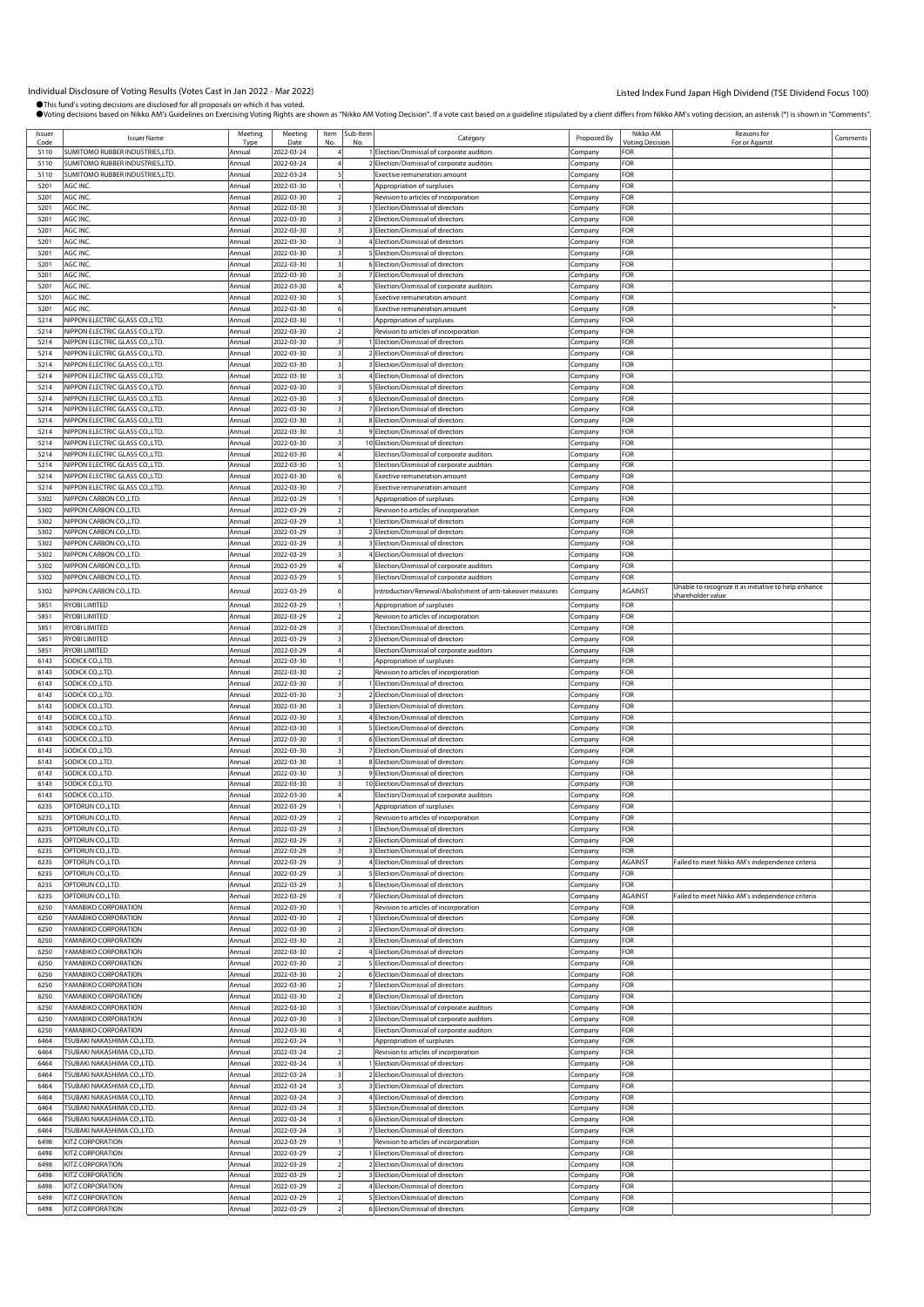| Issuer       | <b>Issuer Name</b>                                               | Meeting           | Meeting                  | Item | Sub-Item |                                                                                          | Proposed By        | Nikko AM       | Reasons for                                                                                                                                                                                                                                                                                                                                                                                                                                                                   | Comments |
|--------------|------------------------------------------------------------------|-------------------|--------------------------|------|----------|------------------------------------------------------------------------------------------|--------------------|----------------|-------------------------------------------------------------------------------------------------------------------------------------------------------------------------------------------------------------------------------------------------------------------------------------------------------------------------------------------------------------------------------------------------------------------------------------------------------------------------------|----------|
| Code         |                                                                  | Tvp               | Date                     |      |          | Category                                                                                 |                    | 'oting Decisio | For or Agains                                                                                                                                                                                                                                                                                                                                                                                                                                                                 |          |
| 6498         | <b>ITZ CORPORATION</b>                                           | Annual            | 2022-03-29               |      |          | 7 Election/Dismissal of directors                                                        | Company            | FOR            |                                                                                                                                                                                                                                                                                                                                                                                                                                                                               |          |
| 6498<br>6502 | KITZ CORPORATION<br>TOSHIBA CORPORATION                          | Annual<br>Special | 2022-03-29<br>2022-03-24 |      |          | <b>Exective remuneration amount</b><br>Restructuring                                     | Company<br>Company | FOR<br>FOR     | Spin-offs of businesses with different characteristics,<br>such as business risks and cycles, help to enhance<br>corporate value by improving management<br>efficiency and reducing or eliminating information<br>asymmetries. Furthermore, maintaining public<br>listings ensures that current shareholders still have<br>the opportunity to benefit from medium- to long-<br>term corporate value enhancements. We therefore<br>vote in favor of this shareholder proposal. |          |
| 6502         | TOSHIBA CORPORATION                                              | Special           | 2022-03-24               |      |          | Restructuring                                                                            | Investor           | <b>AGAINST</b> | If the company is taken private, competitive bidding<br>will be insufficient due to restrictions in<br>consideration of economic security and foreign<br>exchange law, and the purchase price is expected to<br>be less than the mid- to long-term corporate value<br>that would be realized if the company were to be<br>split up and kept listed. We therefore oppose this<br>shareholder proposal.                                                                         |          |
| 6592         | MABUCHI MOTOR CO.,LTD.                                           | Annual            | 2022-03-30               |      |          | Appropriation of surpluses                                                               | Company            | FOR            |                                                                                                                                                                                                                                                                                                                                                                                                                                                                               |          |
| 6592         | MABUCHI MOTOR CO.,LTD.                                           | Annual            | 2022-03-30               |      |          | Revision to articles of incorporation                                                    | Company            | FOR            |                                                                                                                                                                                                                                                                                                                                                                                                                                                                               |          |
| 6592<br>6592 | MABUCHI MOTOR CO.,LTD.<br>MABUCHI MOTOR CO., LTD.                | Annual<br>Annual  | 2022-03-30<br>2022-03-30 |      |          | 1 Election/Dismissal of directors<br>2 Election/Dismissal of directors                   | Company            | FOR<br>FOR     |                                                                                                                                                                                                                                                                                                                                                                                                                                                                               |          |
| 6592         | MABUCHI MOTOR CO., LTD.                                          | Annual            | 2022-03-30               |      |          | 3 Election/Dismissal of directors                                                        | :ompany<br>.ompany | FOR            |                                                                                                                                                                                                                                                                                                                                                                                                                                                                               |          |
| 6592         | MABUCHI MOTOR CO., LTD.                                          | Annual            | 2022-03-30               |      |          | 4 Election/Dismissal of directors                                                        | :ompany            | FOR            |                                                                                                                                                                                                                                                                                                                                                                                                                                                                               |          |
| 6592         | MABUCHI MOTOR CO., LTD.                                          | Annual            | 2022-03-30               |      |          | 5 Election/Dismissal of directors                                                        | Company            | FOR            |                                                                                                                                                                                                                                                                                                                                                                                                                                                                               |          |
| 6592         | MABUCHI MOTOR CO.,LTD.                                           | Annual            | 2022-03-30               |      |          | 6 Election/Dismissal of directors                                                        | Company            | FOR            |                                                                                                                                                                                                                                                                                                                                                                                                                                                                               |          |
| 6592         | MABUCHI MOTOR CO., LTD.                                          | Annual            | 2022-03-30               |      |          | 7 Election/Dismissal of directors                                                        | ompany.            | FOR            |                                                                                                                                                                                                                                                                                                                                                                                                                                                                               |          |
| 6592         | MABUCHI MOTOR CO., LTD.                                          | Annual            | 2022-03-30               |      |          | 8 Election/Dismissal of directors                                                        | .ompany            | FOR            |                                                                                                                                                                                                                                                                                                                                                                                                                                                                               |          |
| 6592         | MABUCHI MOTOR CO.,LTD.                                           | Annual            | 2022-03-30               |      |          | 9 Election/Dismissal of directors                                                        | :ompany            | FOR            |                                                                                                                                                                                                                                                                                                                                                                                                                                                                               |          |
| 7272         | YAMAHA MOTOR CO.,LTD.                                            | Annual            | 2022-03-23               |      |          | Appropriation of surpluses                                                               | Company            | FOR            |                                                                                                                                                                                                                                                                                                                                                                                                                                                                               |          |
| 7272         | YAMAHA MOTOR CO.,LTD.                                            | Annual            | 2022-03-23               |      |          | Revision to articles of incorporation                                                    | Company            | FOR            |                                                                                                                                                                                                                                                                                                                                                                                                                                                                               |          |
| 7272         | <b>AMAHA MOTOR CO.,LTD.</b>                                      | Annual            | 2022-03-23               |      |          | 1 Election/Dismissal of directors                                                        | :ompany            | FOR            |                                                                                                                                                                                                                                                                                                                                                                                                                                                                               |          |
| 7272         | YAMAHA MOTOR CO.,LTD.                                            | Annual            | 2022-03-23               |      |          | 2 Election/Dismissal of directors                                                        | .cmpany            | FOR            |                                                                                                                                                                                                                                                                                                                                                                                                                                                                               |          |
| 7272         | <b>/AMAHA MOTOR CO.,LTD.</b>                                     | Annual            | 2022-03-23               |      |          | 3 Election/Dismissal of directors                                                        | ompany.            | FOR            |                                                                                                                                                                                                                                                                                                                                                                                                                                                                               |          |
| 7272         | YAMAHA MOTOR CO.,LTD.                                            | Annual            | 2022-03-23               |      |          | 4 Election/Dismissal of directors                                                        | Company            | FOR            |                                                                                                                                                                                                                                                                                                                                                                                                                                                                               |          |
| 7272         | YAMAHA MOTOR CO.,LTD.<br><b>AMAHA MOTOR CO.,LTD.</b>             | Annual            | 2022-03-23               |      |          | 5 Election/Dismissal of directors                                                        | Company            | FOR<br>FOR     |                                                                                                                                                                                                                                                                                                                                                                                                                                                                               |          |
| 7272<br>7272 | YAMAHA MOTOR CO.,LTD.                                            | Annual<br>Annual  | 2022-03-23<br>2022-03-23 |      |          | 6 Election/Dismissal of directors<br>7 Election/Dismissal of directors                   | :ompany<br>.cmpany | FOR            |                                                                                                                                                                                                                                                                                                                                                                                                                                                                               |          |
| 7272         | <b>AMAHA MOTOR CO.,LTD.</b>                                      | Annual            | 2022-03-23               |      |          | 8 Election/Dismissal of directors                                                        | ompany.            | FOR            |                                                                                                                                                                                                                                                                                                                                                                                                                                                                               |          |
| 7272         | YAMAHA MOTOR CO.,LTD.                                            | Annual            | 2022-03-23               |      |          | 9 Election/Dismissal of directors                                                        | Company            | FOR            |                                                                                                                                                                                                                                                                                                                                                                                                                                                                               |          |
| 7272         | YAMAHA MOTOR CO.,LTD.                                            | Annual            | 2022-03-23               |      |          | 10 Election/Dismissal of directors                                                       | Company            | FOR            |                                                                                                                                                                                                                                                                                                                                                                                                                                                                               |          |
| 7272         | YAMAHA MOTOR CO.,LTD.                                            | Annual            | 2022-03-23               |      |          | Election/Dismissal of corporate auditors                                                 | :ompany            | FOR            |                                                                                                                                                                                                                                                                                                                                                                                                                                                                               |          |
| 7272         | YAMAHA MOTOR CO.,LTD.                                            | Annual            | 2022-03-23               |      |          | Exective remuneration amount                                                             | Company            | FOR            |                                                                                                                                                                                                                                                                                                                                                                                                                                                                               |          |
| 7272         | YAMAHA MOTOR CO.,LTD.                                            | Annual            | 2022-03-23               |      |          | Exective remuneration amount                                                             | .<br>ompany        | FOR            |                                                                                                                                                                                                                                                                                                                                                                                                                                                                               |          |
| 7718         | <b>STAR MICRONICS CO.,LTD.</b>                                   | Annual            | 2022-03-24               |      |          | Revision to articles of incorporation                                                    | Company            | FOR            |                                                                                                                                                                                                                                                                                                                                                                                                                                                                               |          |
| 7718         | STAR MICRONICS CO.,LTD.                                          | Annual            | 2022-03-24               |      |          | 1 Election/Dismissal of directors                                                        | Company            | FOR            |                                                                                                                                                                                                                                                                                                                                                                                                                                                                               |          |
| 7718         | STAR MICRONICS CO., LTD.                                         | Annual            | 2022-03-24               |      |          | 2 Election/Dismissal of directors                                                        | :ompany            | FOR            |                                                                                                                                                                                                                                                                                                                                                                                                                                                                               |          |
| 7718         | <b>STAR MICRONICS CO.,LTD.</b>                                   | Annual            | 2022-03-24               |      |          | 3 Election/Dismissal of directors                                                        | .ompany            | FOR            |                                                                                                                                                                                                                                                                                                                                                                                                                                                                               |          |
| 7718<br>7718 | <b>STAR MICRONICS CO.,LTD.</b><br><b>STAR MICRONICS CO.,LTD.</b> | Annual<br>Annual  | 2022-03-24<br>2022-03-24 |      |          | 4 Election/Dismissal of directors<br>1 Election/Dismissal of directors                   | :ompany            | FOR<br>FOR     |                                                                                                                                                                                                                                                                                                                                                                                                                                                                               |          |
| 7718         | STAR MICRONICS CO.,LTD.                                          | Annual            | 2022-03-24               |      |          | 2 Election/Dismissal of directors                                                        | Company<br>Company | FOR            |                                                                                                                                                                                                                                                                                                                                                                                                                                                                               |          |
| 7718         | STAR MICRONICS CO., LTD.                                         | Annual            | 2022-03-24               |      |          | 3 Election/Dismissal of directors                                                        | :ompany            | FOR            |                                                                                                                                                                                                                                                                                                                                                                                                                                                                               |          |
| 7751         | CANON INC.                                                       | Annual            | 2022-03-30               |      |          | Appropriation of surpluses                                                               | .ompany            | FOR            |                                                                                                                                                                                                                                                                                                                                                                                                                                                                               |          |
| 7751         | CANON INC.                                                       | Annual            | 2022-03-30               |      |          | Revision to articles of incorporation                                                    | :ompany            | FOR            |                                                                                                                                                                                                                                                                                                                                                                                                                                                                               |          |
| 7751         | CANON INC.                                                       | Annual            | 2022-03-30               |      |          | 1 Election/Dismissal of directors                                                        | Company            | FOR            |                                                                                                                                                                                                                                                                                                                                                                                                                                                                               |          |
| 7751         | CANON INC.                                                       | Annual            | 2022-03-30               |      |          | 2 Election/Dismissal of directors                                                        | Company            | FOR            |                                                                                                                                                                                                                                                                                                                                                                                                                                                                               |          |
| 7751         | CANON INC.                                                       | Annual            | 2022-03-30               |      |          | 3 Election/Dismissal of directors                                                        | :ompany            | FOR            |                                                                                                                                                                                                                                                                                                                                                                                                                                                                               |          |
| 7751         | CANON INC.                                                       | Annual            | 2022-03-30               |      |          | 4 Election/Dismissal of directors                                                        | .cmpany            | FOR            |                                                                                                                                                                                                                                                                                                                                                                                                                                                                               |          |
| 7751         | CANON INC.                                                       | Annual            | 2022-03-30               |      |          | 5 Election/Dismissal of directors                                                        | ompany.            | FOR            |                                                                                                                                                                                                                                                                                                                                                                                                                                                                               |          |
| 7751<br>7751 | CANON INC.<br>CANON INC.                                         | Annual<br>Annual  | 2022-03-30<br>2022-03-30 |      |          | 1 Election/Dismissal of corporate auditors<br>2 Election/Dismissal of corporate auditors | Company            | FOR<br>FOR     |                                                                                                                                                                                                                                                                                                                                                                                                                                                                               |          |
|              | ANON INC                                                         |                   | UZZ-U3-3U                |      |          |                                                                                          | Company            |                |                                                                                                                                                                                                                                                                                                                                                                                                                                                                               |          |
| 7956         | PIGEON CORPORATION                                               | տոսժ<br>Annual    | 2022-03-30               |      |          | kecuve remuneration amoun<br>Appropriation of surpluses                                  | ompany<br>Company  | FOR            |                                                                                                                                                                                                                                                                                                                                                                                                                                                                               |          |
| 7956         | PIGEON CORPORATION                                               | Annual            | 2022-03-30               |      |          | Revision to articles of incorporation                                                    | :ompany            | FOR            |                                                                                                                                                                                                                                                                                                                                                                                                                                                                               |          |
| 7956         | PIGEON CORPORATION                                               | Annual            | 2022-03-30               |      |          | 1 Election/Dismissal of directors                                                        | Company            | FOR            |                                                                                                                                                                                                                                                                                                                                                                                                                                                                               |          |
| 7956         | PIGEON CORPORATION                                               | Annual            | 2022-03-30               |      |          | 2 Election/Dismissal of directors                                                        | Company            | FOR            |                                                                                                                                                                                                                                                                                                                                                                                                                                                                               |          |
| 7956         | PIGEON CORPORATION                                               | Annual            | 2022-03-30               |      |          | 3 Election/Dismissal of directors                                                        | :ompany            | FOR            |                                                                                                                                                                                                                                                                                                                                                                                                                                                                               |          |
| 7956         | PIGEON CORPORATION                                               | Annual            | 2022-03-30               |      |          | 4 Election/Dismissal of directors                                                        | Company            | FOR            |                                                                                                                                                                                                                                                                                                                                                                                                                                                                               |          |
| 7956         | PIGEON CORPORATION                                               | Annual            | 2022-03-30               |      |          | 5 Election/Dismissal of directors                                                        | Company            | FOR            |                                                                                                                                                                                                                                                                                                                                                                                                                                                                               |          |
| 7956         | PIGEON CORPORATION                                               | Annual            | 2022-03-30               |      |          | 6 Election/Dismissal of directors                                                        | Company            | FOR            |                                                                                                                                                                                                                                                                                                                                                                                                                                                                               |          |
| 7956<br>7956 | PIGEON CORPORATION<br>PIGEON CORPORATION                         | Annual<br>Annual  | 2022-03-30<br>2022-03-30 |      |          | 7 Election/Dismissal of directors<br>8 Election/Dismissal of directors                   | Company<br>:ompany | FOR<br>FOR     |                                                                                                                                                                                                                                                                                                                                                                                                                                                                               |          |
| 7956         | PIGEON CORPORATION                                               | Annual            | 2022-03-30               |      |          | 9 Election/Dismissal of directors                                                        | .cmpany            | FOR            |                                                                                                                                                                                                                                                                                                                                                                                                                                                                               |          |
| 7956         | PIGEON CORPORATION                                               | Annual            | 2022-03-30               |      |          | 10 Election/Dismissal of directors                                                       | Company            | FOR            |                                                                                                                                                                                                                                                                                                                                                                                                                                                                               |          |
| 7956         | PIGEON CORPORATION                                               | Annual            | 2022-03-30               |      |          | Election/Dismissal of corporate auditors                                                 | Company            | FOR            |                                                                                                                                                                                                                                                                                                                                                                                                                                                                               |          |
| 7976         | MITSUBISHI PENCIL COMPANY,LIMITED                                | Annual            | 2022-03-30               |      |          | Appropriation of surpluses                                                               | Company            | <b>AGAINST</b> | Judged that insufficient action for allocation of funds                                                                                                                                                                                                                                                                                                                                                                                                                       |          |
|              | MITSUBISHI PENCIL COMPANY,LIMITED                                |                   |                          |      |          | Revision to articles of incorporation                                                    |                    | FOR            | had been taken                                                                                                                                                                                                                                                                                                                                                                                                                                                                |          |
| 7976         |                                                                  | Annual            | 2022-03-30               |      |          |                                                                                          | Company            |                | Judged that insufficient action for allocation of funds                                                                                                                                                                                                                                                                                                                                                                                                                       |          |
| 7976         | MITSUBISHI PENCIL COMPANY,LIMITED                                | Annual            | 2022-03-30               |      |          | Election/Dismissal of directors                                                          | .cmpany            | <b>AGAINST</b> | had been taken                                                                                                                                                                                                                                                                                                                                                                                                                                                                |          |
| 7976         | MITSUBISHI PENCIL COMPANY,LIMITED                                | Annual            | 2022-03-30               |      |          | 2 Election/Dismissal of directors                                                        | Company            | AGAINST        | Judged that insufficient action for allocation of funds                                                                                                                                                                                                                                                                                                                                                                                                                       |          |
| 7976         | MITSUBISHI PENCIL COMPANY, LIMITED                               | Annual            | 2022-03-30               |      |          | 3 Election/Dismissal of directors                                                        | Company            | FOR            | had been taken                                                                                                                                                                                                                                                                                                                                                                                                                                                                |          |
| 7976         | MITSUBISHI PENCIL COMPANY,LIMITED                                | Annual            | 2022-03-30               |      |          | 4 Election/Dismissal of directors                                                        | Company            | FOR            |                                                                                                                                                                                                                                                                                                                                                                                                                                                                               |          |
| 7976         | MITSUBISHI PENCIL COMPANY, LIMITED                               | Annual            | 2022-03-30               |      |          | 5 Election/Dismissal of directors                                                        | Company            | FOR            |                                                                                                                                                                                                                                                                                                                                                                                                                                                                               |          |
| 7976         | MITSUBISHI PENCIL COMPANY,LIMITED                                | Annual            | 2022-03-30               |      |          | 6 Election/Dismissal of directors                                                        | Company            | FOR            |                                                                                                                                                                                                                                                                                                                                                                                                                                                                               |          |
| 7976         | MITSUBISHI PENCIL COMPANY,LIMITED                                | Annual            | 2022-03-30               |      |          | 7 Election/Dismissal of directors                                                        | Company            | <b>AGAINST</b> | ludged that insufficient action for allocation of funds                                                                                                                                                                                                                                                                                                                                                                                                                       |          |
|              |                                                                  |                   |                          |      |          |                                                                                          |                    |                | ad been taken<br>Judged that insufficient action for allocation of funds                                                                                                                                                                                                                                                                                                                                                                                                      |          |
| 7976         | MITSUBISHI PENCIL COMPANY,LIMITED                                | Annual            | 2022-03-30               |      |          | 8 Election/Dismissal of directors                                                        | Company            | <b>AGAINST</b> | had been taken                                                                                                                                                                                                                                                                                                                                                                                                                                                                |          |
| 7976         | MITSUBISHI PENCIL COMPANY, LIMITED                               | Annual            | 2022-03-30               |      |          | 9 Election/Dismissal of directors                                                        | :ompany            | FOR            |                                                                                                                                                                                                                                                                                                                                                                                                                                                                               |          |
| 7976         | MITSUBISHI PENCIL COMPANY, LIMITED                               | Annual            | 2022-03-30               |      |          | 1 Election/Dismissal of corporate auditors                                               | Company            | FOR            |                                                                                                                                                                                                                                                                                                                                                                                                                                                                               |          |
| 7976         | MITSUBISHI PENCIL COMPANY,LIMITED                                | Annual            | 2022-03-30               |      |          | 2 Election/Dismissal of corporate auditors                                               | Company            | FOR            |                                                                                                                                                                                                                                                                                                                                                                                                                                                                               |          |
| 7976         | MITSUBISHI PENCIL COMPANY,LIMITED                                | Annual            | 2022-03-30               |      |          | Election/Dismissal of corporate auditors                                                 | Company            | FOR            | Unable to recognize it as initiative to help enhance                                                                                                                                                                                                                                                                                                                                                                                                                          |          |
| 7976         | MITSUBISHI PENCIL COMPANY,LIMITED                                | Annual            | 2022-03-30               |      |          | Introduction/Renewal/Abolishment of anti-takeover measures                               | Company            | <b>AGAINST</b> | hareholder value                                                                                                                                                                                                                                                                                                                                                                                                                                                              |          |
| 7984         | KOKUYO CO.,LTD.                                                  | Annual            | 2022-03-30               |      |          | Appropriation of surpluses                                                               | Company            | FOR            |                                                                                                                                                                                                                                                                                                                                                                                                                                                                               |          |
| 7984         | KOKUYO CO.,LTD.                                                  | Annual            | 2022-03-30               |      |          | Revision to articles of incorporation                                                    | Company            | FOR            |                                                                                                                                                                                                                                                                                                                                                                                                                                                                               |          |
| 7984         | KOKUYO CO.,LTD.                                                  | Annual            | 2022-03-30               |      |          | 1 Election/Dismissal of directors                                                        | Company            | FOR            |                                                                                                                                                                                                                                                                                                                                                                                                                                                                               |          |
| 7984         | KOKUYO CO.,LTD.                                                  | Annual            | 2022-03-30               |      |          | 2 Election/Dismissal of directors                                                        | Company            | FOR            |                                                                                                                                                                                                                                                                                                                                                                                                                                                                               |          |